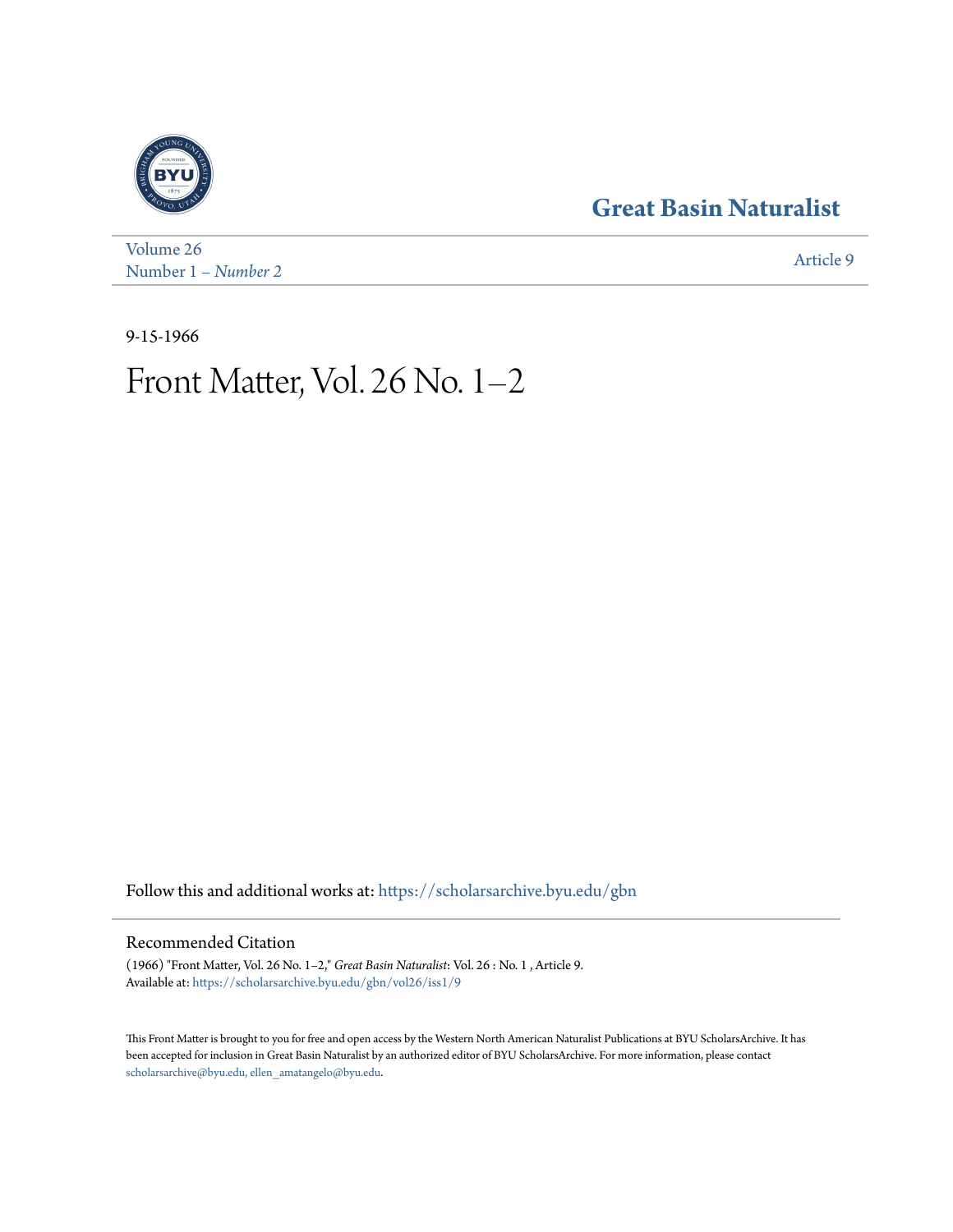Volume XXVI, Nos. 1-2 September 15, 1966

### The

# Great Basin nmmm



PUBLISHED BY Brigham Young University